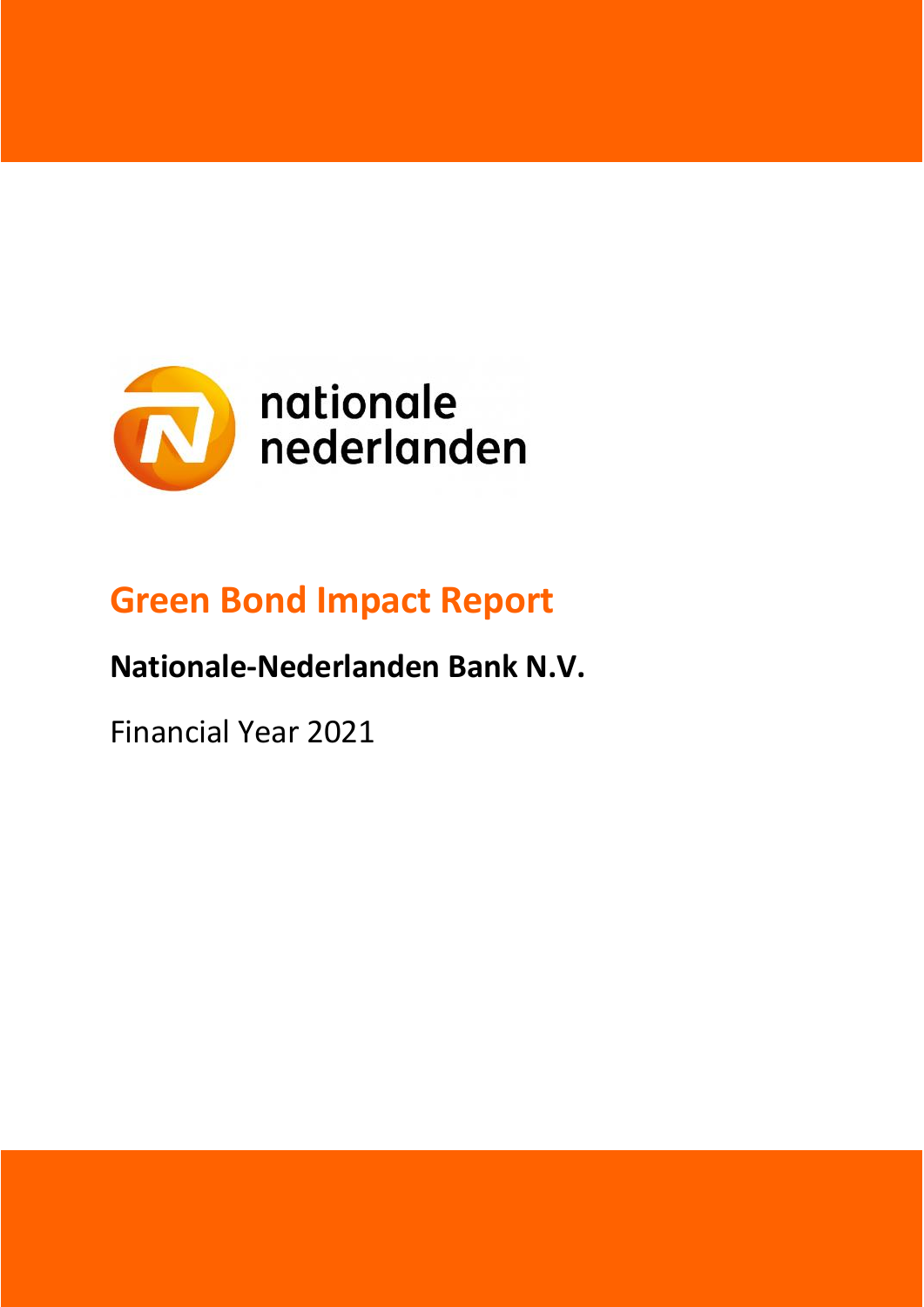## **NN Bank Green Bond Impact Reporting**

### 31 December 2021

#### **Metrics regarding projects' environmental impacts:**

Portfolio based green bond report in accordance with the ICMA Handbook - Harmonized Framework for Impact Reporting (December 2020) 1 . Calculation of CO2-emissions are in line with the recommendations of the Partnership for Carbon Accounting Financials (PCAF).

| Eligible<br>Project<br>Category | SBP/GBP    | <b>Number</b><br>of units | Eligible<br>portfolio<br>(EURm) | Share of<br>Total<br><b>Financing</b> | <b>Eligibility</b><br>for Green<br><b>Bonds</b> | Annual energy<br>consumption<br>(KWh/m2) | Annual reduced and/or<br>avoided emissions of<br>CO2 (tons) |
|---------------------------------|------------|---------------------------|---------------------------------|---------------------------------------|-------------------------------------------------|------------------------------------------|-------------------------------------------------------------|
| a/                              | b/         |                           | c/                              | d/                                    | e/                                              | f/                                       | f/                                                          |
| Green<br><b>Buildings</b>       | <b>GBP</b> | 13,395                    | 3.984                           | 100%                                  | 100%                                            | 100.9                                    | 20,170                                                      |
| <b>Total</b>                    |            |                           | 3.834                           | 100%                                  | 100%                                            | 100.9                                    | 20,170                                                      |

**a/** Eligible category

**b/** Whether bond falls under social or green bond principles

**c/** Signed/budgeted amount committed by the issuer for the portfolio or portfolio components eligible for Green Bond financing

**d/** This is the share of the total budget financing

**e/** This the share of the total portfolio costs that is Green Bond Eligible

**f/** Impact indicators

#### **EU Taxonomy Alignment summary**

| Summary of Eligible Green Loans selected                                           | New and existing mortgages for energy efficient residential buildings in the<br>Netherlands aligned with climate delegated act 7.7                                                                                                                                                                                                                               |
|------------------------------------------------------------------------------------|------------------------------------------------------------------------------------------------------------------------------------------------------------------------------------------------------------------------------------------------------------------------------------------------------------------------------------------------------------------|
| Alignment with EU Taxonomy Technical Screening<br><b>Criteria (Delegated Acts)</b> | 100%                                                                                                                                                                                                                                                                                                                                                             |
| Do No Significant Harm & Social Safeguards                                         | NN Bank will ensure on a best efforts basis that all selected Eligible Green Loans<br>comply with official national and international standards and local laws and<br>regulations on a best effort basis. It is part of the transaction approval process<br>of NN Bank to ensure that all activities comply with internal environmental and<br>social standards. |

<sup>1</sup> https://www.icmagroup.org/assets/documents/Regulatory/Green-Bonds/Handbook-Harmonized-Framework-for-Impact-Reporting-December-2020- 151220.pdf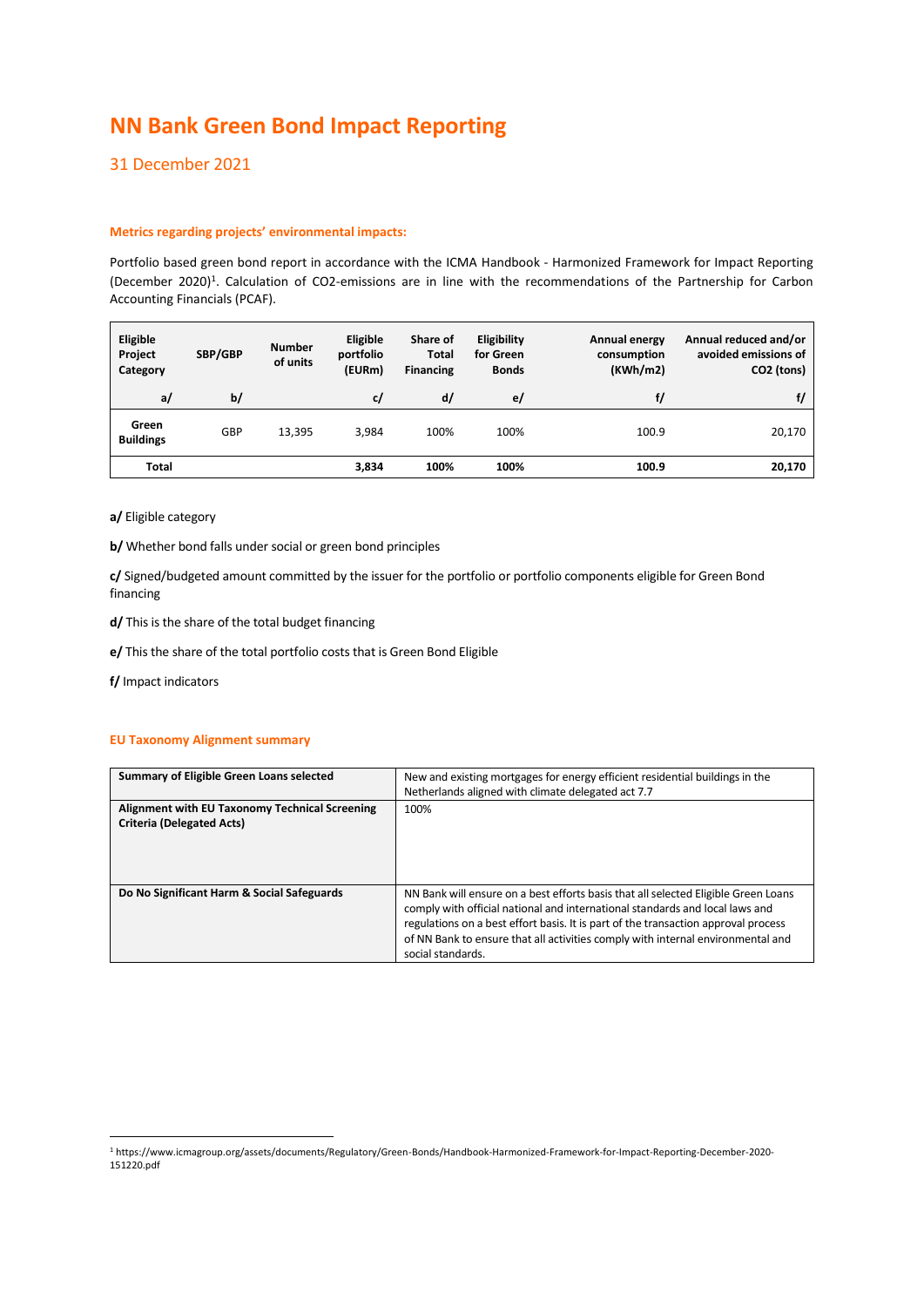## **Impact assessment Green Loan Portfolio NN Bank**

| <b>Project:</b> | Impact assessment Eligible Green Loan Portfolio NN Bank |               |
|-----------------|---------------------------------------------------------|---------------|
| Subject:        | Avoided CO <sub>2</sub> -emission calculation           |               |
| Date:           | April 2022                                              | <b>2) CFP</b> |
| Status:         | Final                                                   |               |

CFP Green Buildings has been asked to compare the greenhouse gas emissions<sup>2</sup> of a specific, energyefficient group of residential real estate (in this document indicated as Eligible Green Loan Portfolio<sup>3</sup>) to that of a comparable group of residential real estate with an average energy efficiency (indicated as "Reference" or "Reference Group"<sup>4</sup>). The objective of this analysis is to report the positive impact of the sustainable residential real estate of the NN Bank. The sustainable residential real estate of NN Bank complies with the criteria of the EU Taxonomy Delegated Regulation from June 2021. This document outlines the results of this analysis.

## **Preface**

Nationale-Nederlanden Bank N.V. ("NN Bank") is a 100 per cent subsidiary of NN Group and is a Dutch retail bank, offering various banking products and services to private individuals. Core products are mortgages and consumer loans, savings and investments.

NN Group N.V. ("NN Group" or "the Group") is a financial services company, operating in 11 countries with a strong presence in Europe and Japan. NN Group has approximately 18 million customers, is listed on Euronext Amsterdam and employs more than 14,000 people.

Climate change represents an urgent and potentially irreversible threat to livelihoods and the wellbeing of society. To mitigate the worst effects, we must transition to a low-carbon economy, limiting the global temperature to 1.5°C as part of the 2015 Paris Agreement. The latest science shows that emissions will need to reach net-zero around 2050 to meet this goal and prevent the worst impacts of climate change. As a financial institution, NN Group recognises that we have an important role to play in promoting the low-carbon transition especially through our investments. This recognition of responsibility is also reflected in our support of various pledges and commitments. NN Group's commitment to strive for a net-zero greenhouse gas emissions portfolio by 2050. This is a key initiative under the strategic commitment Society: we contribute to the well-being of people and the planet. The Group's climate change strategy broadly consists of decarbonising the portfolio in line with trajectories consistent with the Paris goals and increasing allocations to green investments.

To underline our ambition, NN Group endorses various commitments, such as the Commitment of the financial sector to the Dutch Climate Agreement (Klimaatakkoord). As NN Bank, we contribute to this through several initiatives to make the Dutch housing market more sustainable, we also realise that further development and efforts are required. In this respect our commitment to the Climate Agreement basically means four deliverables:

<sup>&</sup>lt;sup>2</sup> Greenhouse gas emissions are calculated in CO<sub>2</sub>-equivalent, which will be referred to as CO<sub>2</sub> throughout this document.

<sup>&</sup>lt;sup>3</sup> The Eligible Green Loan Portfolio consists of 13,395 objects and represents 19% of the total outstanding amount of the Nationale-Nederlanden Bank N.V. mortgage portfolio.

<sup>4</sup> The Reference Group is an anonymised portfolio from several clients from CFP Green Buildings, which contains about 140.000 comparable buildings.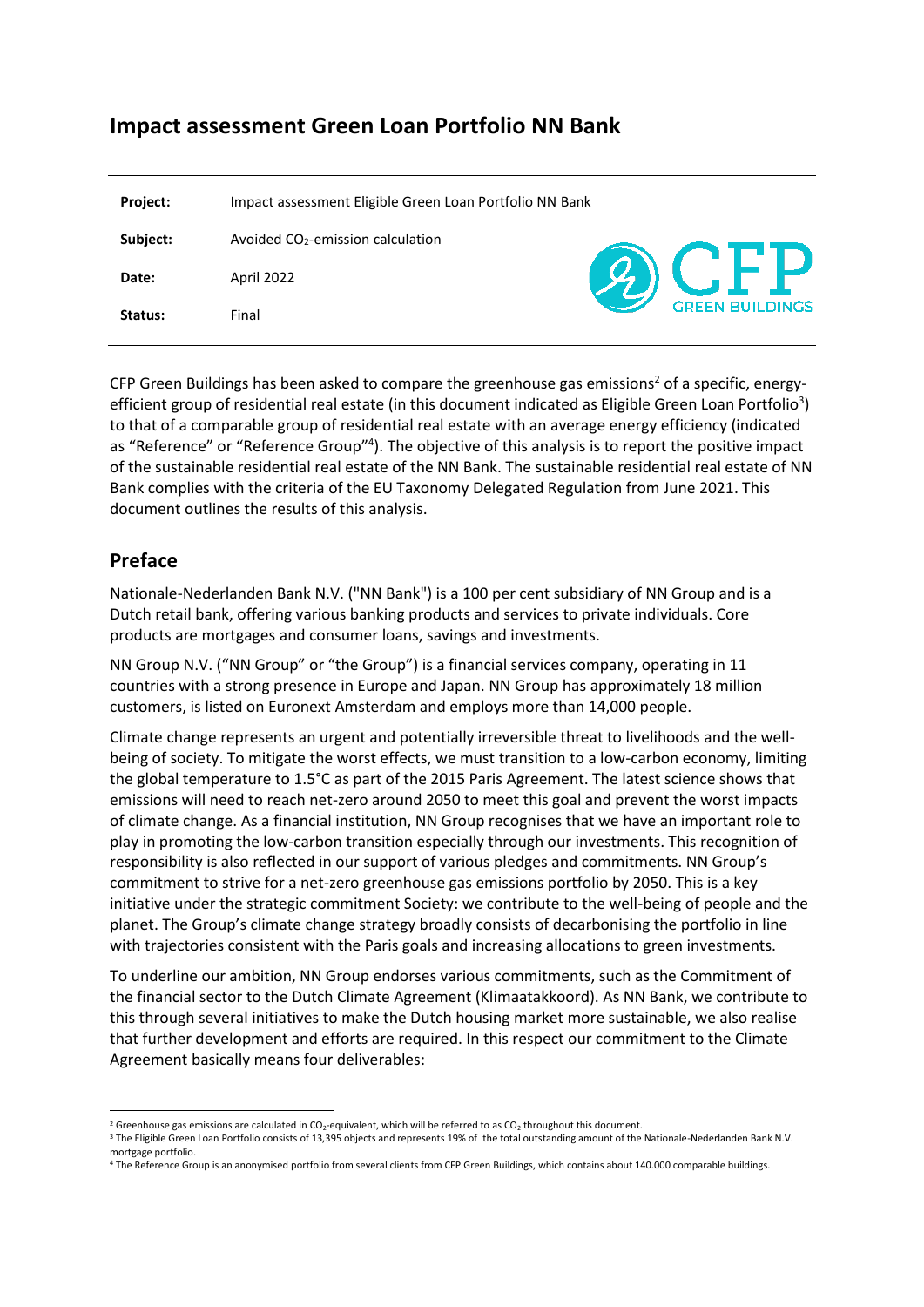We have insight into our carbon footprint and publish it. Insight into both the  $CO<sub>2</sub>$  emissions of our own operations and the emissions of our proprietary investments, including the mortgage portfolio.

We set concrete goals and draw up an action plan to contribute to the Dutch Climate Agreement

- We offer and develop services and financial solutions for our customers, to facilitate making homes sustainable
- We evaluate our progress periodically and at least annually

Looking ahead, NN Bank will focus on two key ESG topics that will have a profound impact on the lives of our customers and the way they make financial decisions:

#### *Customer empowerment:*

NN Bank belongs to the top-performing financial services providers on customer empowerment. Customer empowerment is defined as NN Bank providing customers with the tools and resources they need to make better informed financial choices and exercise greater control over their personal financial situation.

#### *Climate change & environment:*

NN Bank steers its mortgage and its HQLA investment portfolio towards Net Zero by 2050, or sooner, to become Paris Agreement-compliant. We will set intermediate emissions reduction targets for 2030 for both our mortgage and investment portfolio. NN Bank's retail investment portfolio will adequately respond to changes in customers' preferences on ESG investing.

We aim to reach Net Zero in our own operations by 2040, or sooner, in accordance with NN Group's ambition To enhance our positive impact on society, NN Bank collaborates with other key stakeholders (e.g. academia, peers, governments) to make a joint impact on climate and customer empowerment.

To enhance our positive impact on society, NN Bank collaborates with other key stakeholders (e.g. academia, peers, governments) to make a joint impact on climate and customer empowerment.

## **Energy label comparison**

Figure 1 shows the distribution of the energy labels of NN Bank Green Loan Portfolio and the registered energy labels in the Netherlands for residential buildings. In the NN Bank Green Loan Portfolio, all of the objects have a registered energy label A. As per end the of 2020 there are 1,217,535 registered energy labels with an A rating in the Netherlands.3 This is 15.5% of all buildings in the Netherlands (7,815,000 buildings as per end of 20204). The NN Bank Green Loan Portfolio also takes the year of construction into account as criterion for the selection of the portfolio. This is because the Dutch Building Regulation sets out energy efficiency requirements for different building types. As an example, the Dutch Building Code 2000 requires an EPC score of at least 1.0. Over time the Dutch Building Regulation becomes more stringent in terms of energy-efficiency and sustainability requirements for new buildings.The year of construction that is used as selection criterion is 2005. 13.3% of the total Dutch housing stock are residential buildings with an enery label A and built after 2005. Because NN Bank has chosen to use both criteria (building year and EPC A), buildings in the Eligible Loan Portfolio belong to the top 13.3% most energy-efficient buildings of the Dutch real estate market.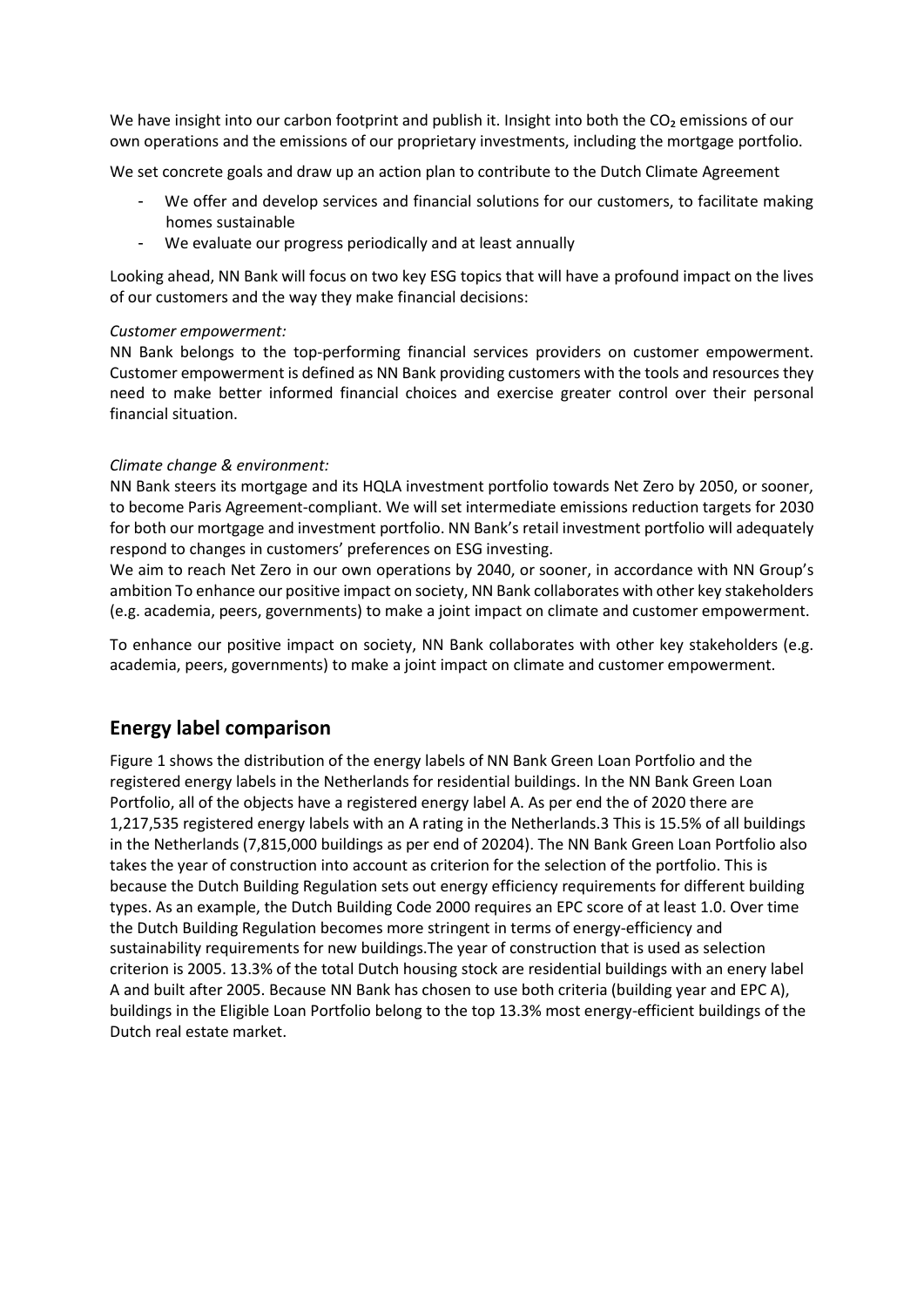

*Figure 1: Distribution of energy labels Eligible Green Loan Portfolio and residential buildings in the Netherlands*

## **Methodology**

The CO<sub>2</sub>-emissions of the 13,395 eligible objects, as selected by the NN Bank, are determined by using the calculated energy consumption of these objects. The energy usage is based on algorithms and benchmarks from the expert system of CFP Green Buildings. CFP's Expert system is a database containing over 21 million square meters of actual energy data of buildings. A section of this anonymised data provides live energy data derived from CFP's Energy Monitoring projects. Moreover, public big data, for example yearly updated average energy usage of homes in the Netherlands provided by Centraal Bureau Statistiek<sup>5</sup> (CBS), is used to improve and check the benchmarking model. In this study, the calculated energy consumption of the Reference Group was determined based on data from CBS and CFP.

The total energy consumption can be converted to  $CO<sub>2</sub>$  emissions by using standard conversion factors. The Dutch government created a widely accepted and uniform list with grid emission factors: [www.co2emissiefactoren.nl.](http://www.co2emissiefactoren.nl/) The grid emissions related to the direct emissions are used, which is also known as Tank-To-Wheel (TTW<sup>6</sup>). This is in accordance with the generally accepted PCAF<sup>6</sup> methodology. Whenever the origin of the consumed electricity is unknown, the emission factor for electricity from an undefined energy source should be used. The factor for electricity is updated regularly to reflect changes in the Dutch electricity mix. This leads to the following emission factors:

| Applied Emission factors <sup>7</sup> |       |                           |  |  |
|---------------------------------------|-------|---------------------------|--|--|
| Natural gas                           | 1.788 | kg $CO2e/m3$              |  |  |
| Electricity                           | 0.369 | kg CO <sub>2</sub> e /kWh |  |  |

*Table 1: Applied CO2-emission factors*

<sup>5</sup> Source: the Dutch national statistical office[: https://www.cbs.nl/en-gb](https://www.cbs.nl/en-gb)

<sup>&</sup>lt;sup>6</sup> Partnership for Carbon Accounting Financials (PCAF) is a global partnership of financial institutions that work together to develop and implement harmonized approach to assess and disclose the greenhouse gas (GHG) emissions associated with their loans and investments.

<sup>7</sup> Source[: https://www.co2emissiefactoren.nl](https://www.co2emissiefactoren.nl/) using TTW emissions, retrieved on 13-04-2022.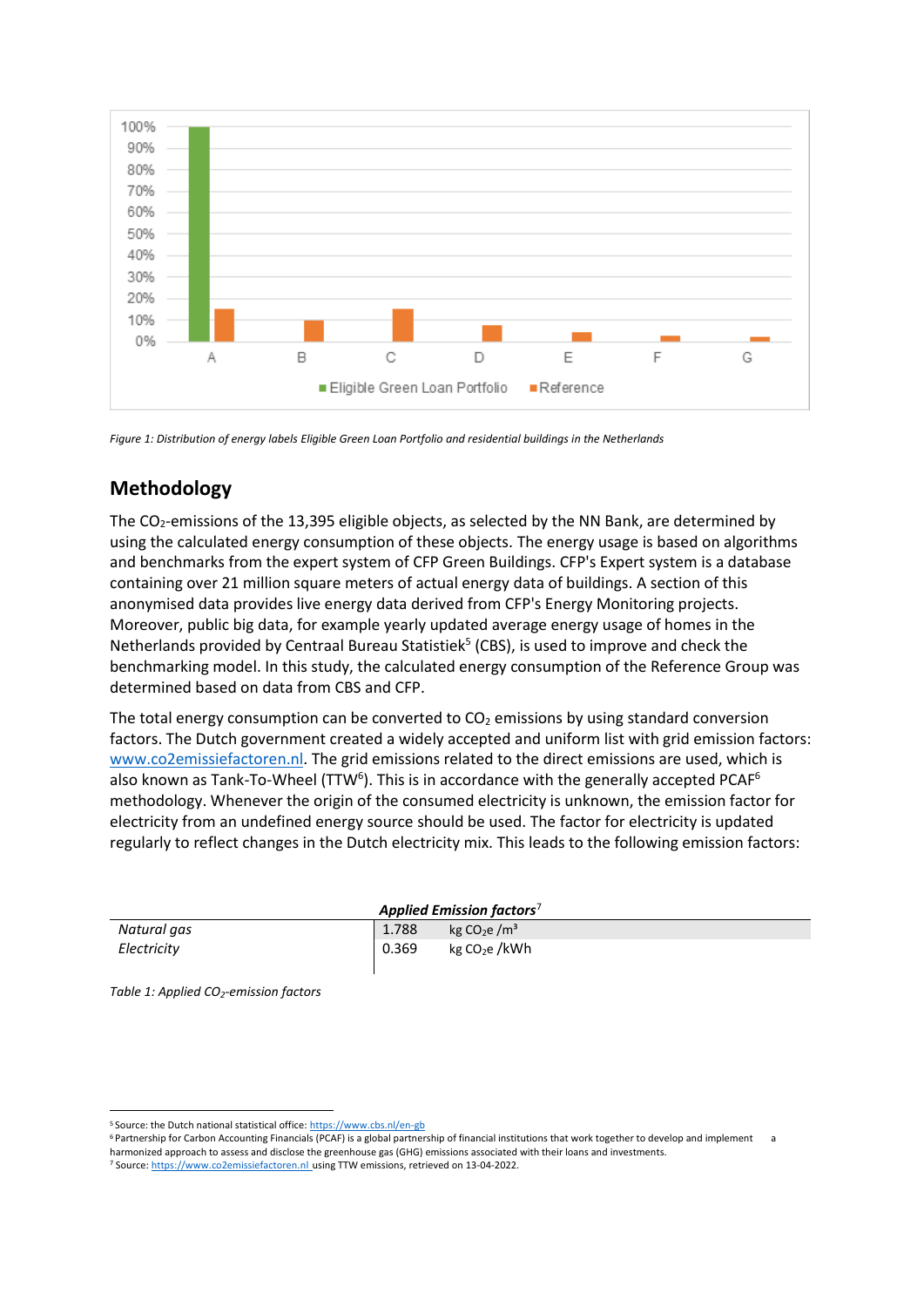## **Energy consumption**

[Table 2](#page-5-0) shows the calculated energy consumption of the Eligible Green Loan Portfolio. The calculated annual energy consumption is approximately 46.9 million kWh of electricity and 15.6 million  $m^3$  of natural gas. To calculate the total energy consumption in kWh, the natural gas consumption in  $m<sup>3</sup>$ needs to be converted to kWh. One  $m^3$  natural gas is equal to 9,769 kWh. So to convert the natural gas consumption to kWh, the consumption in  $m<sup>3</sup>$  must be multiplied by 9,769 giving a gas consumption of 151 million kWh. The total calculated energy consumption is 100.9 kWh per m<sup>2</sup> (23.8 + 77.1 kWh per m<sup>2</sup>)<sup>8</sup>.

|                                                     | Electricity consumption |                       | Natural gas consumption |                       |
|-----------------------------------------------------|-------------------------|-----------------------|-------------------------|-----------------------|
|                                                     | (x1000 kWh)             | (kWh/m <sup>2</sup> ) | $(x1000 \text{ m}^3)$   | (kWh/m <sup>2</sup> ) |
| Consumption of the Eligible Green<br>Loan Portfolio | 46,910,773              | 23.8                  | 15.564.254              | 77.1                  |

<span id="page-5-0"></span>*Table 2: Calculated energy consumption Eligible Green Loan Portfolio*

## **CO2-emission**

[Table 3](#page-5-1) shows the CO<sub>2</sub>-emissions of the Eligible Green Loan Portfolio and the Reference Group, based on the calculated energy consumption. The total  $CO<sub>2</sub>$ -emissions of the Eligible Green Loan Portfolio is 45,139 tonnes  $CO<sub>2</sub>$  per year. The annual  $CO<sub>2</sub>$ -emission for the Reference Group is 65,308 tonnes.

|                                                                    | <b>GHG</b> emissions                 | <b>GHG</b> emissions       | <b>GHG</b> emissions       |
|--------------------------------------------------------------------|--------------------------------------|----------------------------|----------------------------|
|                                                                    | Eligible Green Loan                  | Reference                  | Reduced                    |
|                                                                    | Portfolio (tonnes CO <sub>2</sub> e) | (tonnes CO <sub>2</sub> e) | (tonnes CO <sub>2</sub> e) |
| CO <sub>2</sub> -emissions of the Eligible Green<br>Loan Portfolio | 45.139                               | 65,308                     | 20,170                     |

<span id="page-5-1"></span>*Table 3: CO2-emission Eligible Green Loan Portfolio compared to the Reference Group*

## **Annual development of climate impact**

CFP Green Buildings also gave insights in the energy consumption of the Eligible Green Loan Portfolio as per year-end 2020 and compared the CO<sub>2</sub>-emissions of the Eligible Green Loan Portfolio to that of a comparable group of residential real estate with an average energy-efficiency. Figure 2 shows the energy consumption of the Eligible Green Loan Portfolio in 2020 and 2021. In order to compare outcomes of both reports the numbers are converted to consumption/  $CO_2$ -emissions per m<sup>2</sup>.

<sup>&</sup>lt;sup>8</sup> The total electricity consumption (46.9 million kWh) and gas consumption (151 million kWh) is divided by the total amount of square meters of the portfolio (1.97 million m2), to calculate the electricity consumption (23.8 kWh/m2) and gas consumption (77.1 kWh/m2) per square meter.